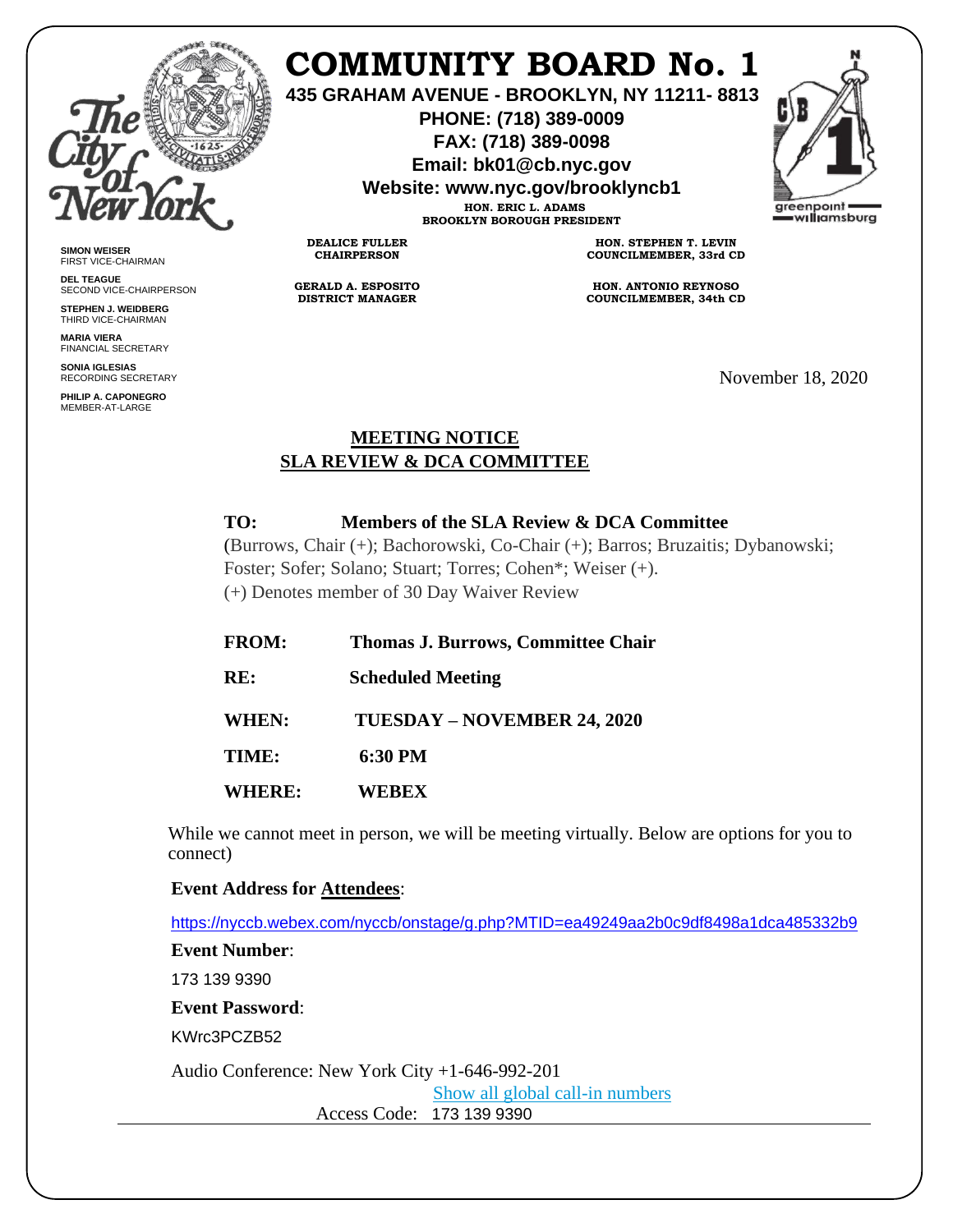### **AGENDA**:

- 1. The Committee is meeting to continue discussing the handling of the accumulated New and Renewal applications.
- 2. The Committee will review applications received and announced at the November 10, 2020 Combined Public Hearing and Board Meeting:

### LIQUOR LICENSES

#### NEW

- 1) 1 & 3 on  $5<sup>th</sup>$  Corp., dba Fabiane's Café & Pastry, 142 North  $5<sup>th</sup>$  Street, (Change/Method of operation, liquor, wine, beer & cider, rest)
- 2) 99 Franklin Bar LLC, 99 Franklin Street, (New, liquor, wine/beer, cider, rest)
- 3) Authentic Pierogi INC., dba TBD, 592 Manhattan Avenue, (New, liquor, wine/beer, cider, rest)
- 4) Eighty Three Viet LLC, dba Falansal, 112 Harrison Place, (New, wine, beer, cider, rest)
- 5) Entity to be Formed by William Van Dolsen, dba TBD, 113 Franklin Street, (New, liquor, wine, beer & cider, rest)
- 6) Grimm Ales, LLC, dba Grimm Artisanal Ales, 990 Metropolitan Avenue, (New, liquor, wine, beer, cider)
- 7) Guernsey Hospitality LLC, dba Nura, 46 Norman Avenue, (New, liquor, wine, beer, cider, rest)
- 8) Marcus NYC Inc., dba Palomas BK, 1 Knickerbocker Avenue, (Transfer & New, liquor wine/beer, cider, rest)
- 9) MP Syndicate 1 LLC, dba Maison Premiere, 298 Bedford Avenue, (New, liquor wine, beer, cider, bar/tavern)
- 10) MSG 88 LLC, dba Bonnie's, 398 Manhattan Avenue, (New liquor, wine, beer, cider, rest)
- 11) New Esquina Del Sabor Corp, dba New Esquina Del Sabor, 572 Grand Street, (New, liquor, wine, beer, cider, rest)
- 12) Privilege Lounge Inc., dba S/A, 140 Graham Avenue, (Corporate Change & Method of Operation change, liquor, wine/beer, cider, bar/tavern)
- 13) R. Hughes, Entity to be determined, 609 Grand Street, (New, transfer license, liquor, wine, beer, cider, bar, tavern)
- 14) Southside Pizza Company LLC, dba Southside Pizza Company LLC, 188 Havemeyer Street, (New, liquor, wine/beer, cider, rest)

## RENEWAL

- 1) 96 Wythe Acquisition LLC, dba The Williamsburg Hotel & Harvey, 96 Wythe Avenue (Renewal, liquor, wine, beer, cider, hotel, restaurant, event space and lounge)
- 2) Anfield Road Inc, dba Banter, 132 Havemeyer Street/Store 3, (Renewal, liquor,